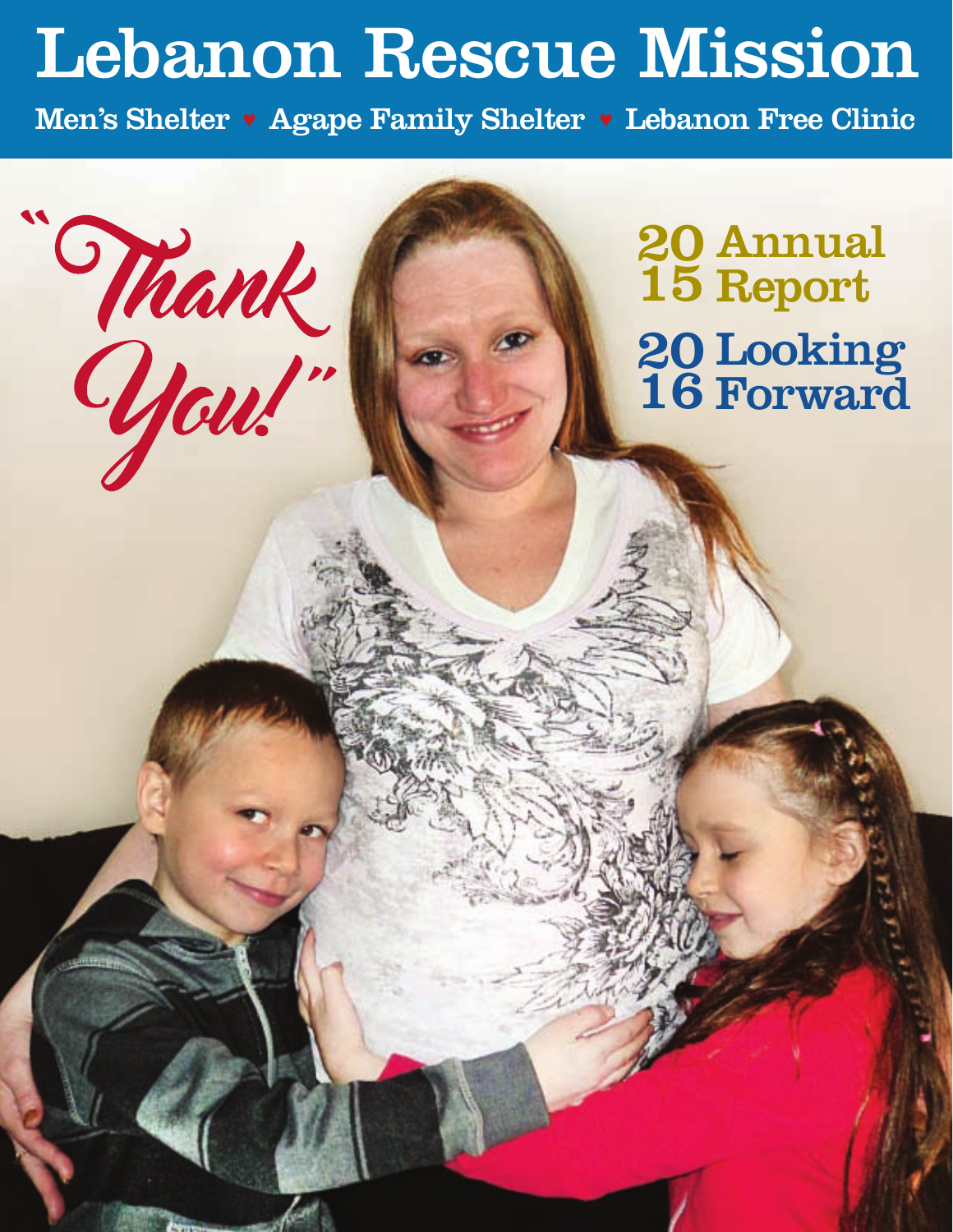## "A Good Year. 100% Success!"





Susan A. Spahr Executive Director 15

### Your support of the Lebanon Rescue Mission means our community saves a huge amount of money. Take a look at the amount saved in 2015 from the services provided willingly by the Mission.



erished of Lebanon County

children off public assistance roductive citizens.

m, as well as their earning potential and increased nal tax revenue on just 10 graduates a year).

se who would otherwise have no other option od Samaritan Hospital (includes direct medical eventive intervention verses full blown disease.

en on federal, state or local tax funding

nd responsibility versus ounty's health & wellbeing.

with their families, spouses, and children.

Leading Schrist ... absolutely priceless!

#### FOUNDATION AWARDS

## Board of **Directors**

Roger Grimes - President Owner - Organic Unlimited PA Certified Organic Feed Mill **Edward H. & Jeanne D. Arnold Foundation.** This generous grant provided the seed money needed for the creation of the Lebanon Free Clinic Dental Care Program.

Steve Allwein - Board Member President, Business Owner Allwein's Carnet Cleaning

#### **Salem Evangelical Lutheran Church Endowment Fund.**

This grant provided funding support to the Men's Shelter Learning Center for software, licensing and materials.

Betty Eiceman - Board Member Retired - Public Service - Former City Mayor (first female)

#### **The Kids Trust, a fund of The Foundation for Enhancing Communities (TFEC).**

Frederick Long, Esq. - Board Member Attorney, Long Brightbill Law Office

This grant was used for the 2015 Playground Revitalization Project at the Agape Family Shelter.

#### **The Women's Fund, a fund of The Foundation for Enhancing Communities.** This grant was used for the creation of a Nova Education Program Satellite

**2** Aisylnn Moyer, DNP, RN - Board Member Deputy CEO - Pennsylvania State Nurses Association location at the Agape Family Shelter.



#### **The Philadelphia Foundation Dapplecroft Fund.** Funding will be used for much needed new carpeting and at the Agape Family Shelter.

### SPECIAL THANK YOU

**Hershey Company & Turkey Hill Minit Market**. For their generous support throughout the year!

We are seed planters. It is our job to plant the seeds of Christ's love, mercy and grace. Those seeds may not bloom here, only God can make the seeds grow. What we offer is a safe, clean environment for those seeds to take root.

Rev. Dr. Roger Bucy - Vice President Retired Chaplain, Luthercare, Spang Crest Manor

Jean Hassinger - Secretary Retired - Speech Pathologist

Many arrive at our doors with lives filled with chaos and burden. But hearts and lives are changed in every corner of our ministry, each and every day. What JOY it is to see someone enter into a relationship with Jesus Christ, and their lives begin to change for the better.

Yvonne Meyers - Treasurer Comptroller, George H. Blouch Fuel Services

James A. Biever - Board Member Retired State Trooper - Pennsylvania State Patrol

Judge Robert Eby - Board Member Retired - Senior Judge

Brett Holland - Board Member CFP® Financial Advisor - Stifel Nicolaus

Rev. Thomas Keller - Board Member Pastor, Calvary Chapel of Lebanon

Kevin Kleinfelter - Board Member ChFC Financial Advisor, Prudential

Wiley Parker - Board Member Attorney – Civil litigation - Henry & Beaver, LLC

| \$1,004,379      | Sheltering and feeding the homeless and impove                                                                                                         |
|------------------|--------------------------------------------------------------------------------------------------------------------------------------------------------|
| \$1,353,600      | Case management per need for residents.                                                                                                                |
| \$379,500        | Long-term savings of moving men, women and o<br>programs toward self-sufficiency  becoming pr                                                          |
| $$12,350*$       | GED program – increasing a person's self-esteer<br>tax revenue to the local, state & federal (*addition                                                |
| \$748,303        | Lebanon Free Clinic providing healthcare to thos<br>but to be seen in the emergency room of the Goo<br>services, volunteer hours and medications). Pre |
| \$1,028,000      | Lebanon Rescue Mission operates without burde<br>(Annual operating budget of all three ministries).                                                    |
| <b>Priceless</b> | Sheltering our nation's veterans.                                                                                                                      |
| <b>Priceless</b> | Requiring residents to live with accountability an<br>taking social services, creating a drain on our Co                                               |
| Priceless        | Encouraging and enabling residents to reconcile                                                                                                        |
| Priceless        | Leading residents to a saving knowledge of Jesu                                                                                                        |

Lebanon Rescue Mission belongs to God and the staff is committed to Him. The Mission is governed by a godly and compassionate Board of Directors who understand their responsibility to assure your contributions are used honorably.

#### Dear Friends,

 "What is your success rate?" We are often asked this question from folks who want to know the percent of guests staying here who go on to live a good life.

I like to watch their face as I tell them, "We have a 100% success rate."

 You see our *mission is to share the Gospel of Jesus Christ with all those that come into our sphere of influence.* And that we do ... with 100% of those who come to our ministries.

 You are part of each life transformed here through Christ! We are so grateful for your support and partnership. We want you to see what God is doing in our ministries.

 God has so much more for us to do. I strongly sense HIS calling to do more for our community. I am glad you will be with us for this journey. This is a very exciting time!

#### In HIS Service,

Susan A. Spahr Executive Director





## **TOTAL ANNUAL SAVINGS TO OUR COUNTY \$4,526,132**

Friends of all ages find joy here. Knowing God makes the difference.

## Financial Report Thank you for your investments in people, our community & in Heaven!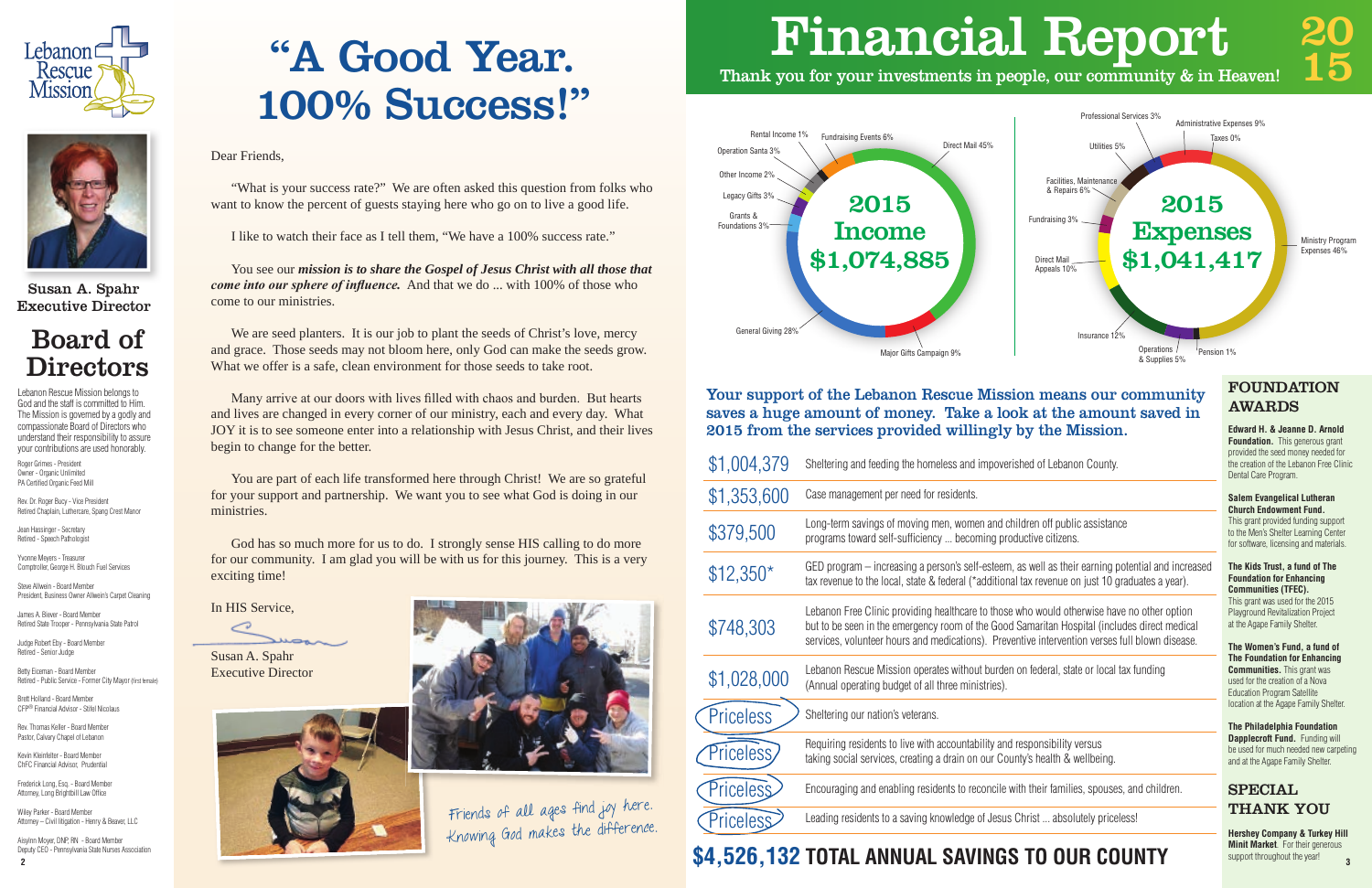**4**





**The Agape Family Shelter** is a Christian home where women and mothers with children stay while we help them overcome the challenges that led to their homelessness. Residents are treated with dignity and respect as they strengthen their walk with the Lord. The women are encouraged to earn their GED and also find work and child care. We also work with the women to reach goals such as healthy parenting, job-skill certification and learning to create a household budget. Our staff provides one-on-one family counseling as well as opportunities to learn more about the love of Jesus Christ.

## 20 **Agape Family Shelter**

Agape is more than a homeless shelter, it is a home. Agape Family Shelter offers unconditional love and acceptance to women and children when they need it most.

This year the Agape Family Shelter celebrates 30 years of service. Congratulations!

1,302 Nights of lodging for women

Our new Learning Center provides the opportunity for guests to earn their GEDs. They can also learn new skills for better jobs. This encouraging environment keeps our guests persevering through the challenges of achieving new goals. Some haven't been in school for decades. Experienced staff and proficient volunteers provide educational support.

1,753 Nights of lodging for their children 3,055 Total number of nights



Christ-centered support for women & children in crisis.

# The Men's Shelter <sup>20</sup> <sup>15</sup>



Total meals served

10,494 Nights of lodging



**The Men's Shelter** provides a 12-month residential Biblical Rehabilitation Program centered around developing a personal relationship with Jesus Christ. Our goal is to return men to the world as godly individuals capable of contributing to society. In addition, our Short-term Guest Ministry offers work accommodations, food and general services to men in need of shelter. When a man follows Jesus he has the strength to put into practice the teaching we offer to recover









32,271 from addiction and become a productive member of our community.



## The Learning Center

Thanks to everyone who gives their time and talents so others can grow. You are blessing many, for generations to come. **5**



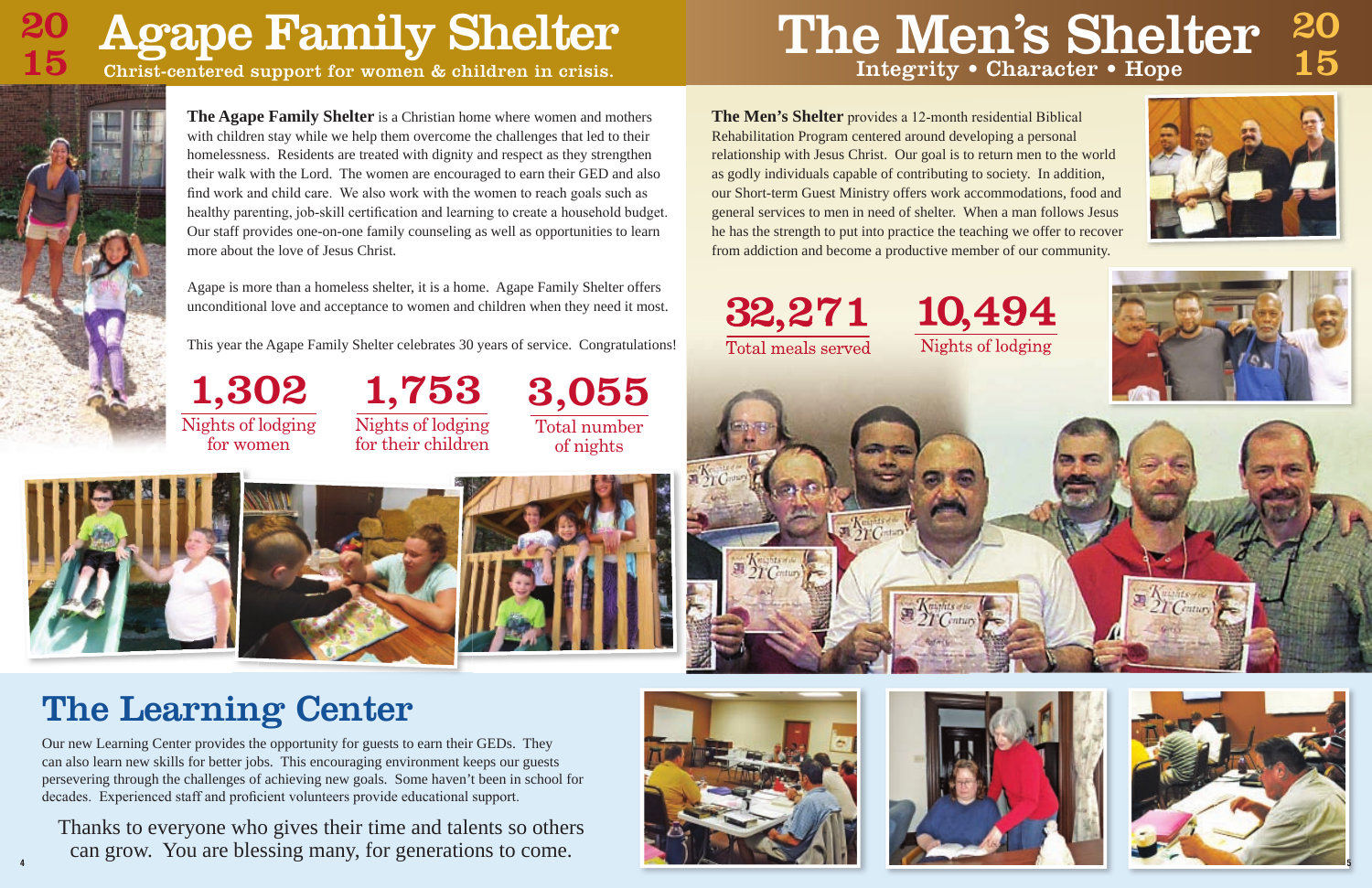We couldn't do it without YOU. Thank you for your support of the Lebanon Free Clinic. Without the generous support of our community, we would not be able to serve in this way. We are thankful for the passion that God has planted in so many hearts to give vital care to the needy among us and to shine the Light of His love to Lebanon County.





Your gifts provide medical care to people who have endured pain for years. Most of our patients cannot afford to put food on their own tables, so medical care becomes nothing more than a dream. Over the past seven years the clinic has served more than 3,500 residents in Lebanon County.

Active Patients Patient Visits Prescriptions Filled Wholesale Value of Prescriptions 346 3,079 4,775 \$486,587



## Lebanon Free Clinic Bringing health & wellness to the community.

Lebanon Mission

> **Saturday, April 2 • Lebanon Country Club • 12:00 p.m. - 1:30 p.m.** A luncheon filled with inspiration, fellowship and fun.

20

**The Lebanon Free Clinic** provides primary medical care including wellness checks and acute and chronic illness management to residents of Lebanon County who do not have access to public insurance and cannot afford private insurance with high deductibles. Area physicians, nurses, mental-health professionals and specialists volunteer their time to see patients at the clinic or in their own offices.

> This event will fill our non-perishable food pantry for the year. For more information go to www.RescueMissionFoodDrive.org

## Annual Benefit Banquet & Silent Auction



- **Chronic health condition management and education**
- $\blacksquare$  Prescribing and filling prescriptions for medications
- Christian counseling and prayer

Hours Donated

3,740

- **Primary health consultations**
- Mental health care
- **Health screenings**
- **Dental care clinics**

## Medical Services Provided

Proceeds from the Golf Tournament benefit the Lebanon Free Clinic's work to provide primary health care to all those who do not have access to public or private health insurance.

Our philosophy of care is that total wellness is not only physical — it is also mental and spiritual too. Our goal is not just to provide quality health care, but also to share the love of God with others by meeting basic health care needs.

## Exciting Events This Year! You are invited to attend all of our fun events.











## Agape Christmas

## Lebanon Rescue Mission Food Drive 2016

"Grab it … Fill it … Drop it."

#### **Saturday, October 1 - Friday, December 9**

"Every woman deserves an opportunity"

**Friday, October 21 • Doors open at 5:00 p.m. • Dinner at 6:15 p.m.**

Midway Church of the Brethren, 13 Evergreen Road, Lebanon, PA 17042 Individual tickets \$30 per person. Table Sponsorship \$240







**Friday, June 3 • Blue Mountain Golf Course 12:00 p.m. Registration - 1:00 p.m. Shotgun**

## 3rd Annual Lebanon Rescue Mission Golf Tournament

Early Registration (sign up by April 24th) \$70 per golfer / \$280 per foursome**.**

For sponsorship, registration or volunteer opportunities for any of these events call Cathy Krause, Special Events Coordinator at (717) 273-2301 or ckrause@lebanonrescuemission.org

## Agape Family Shelter Luncheon Benefit

**Watch our website for details coming soon!**